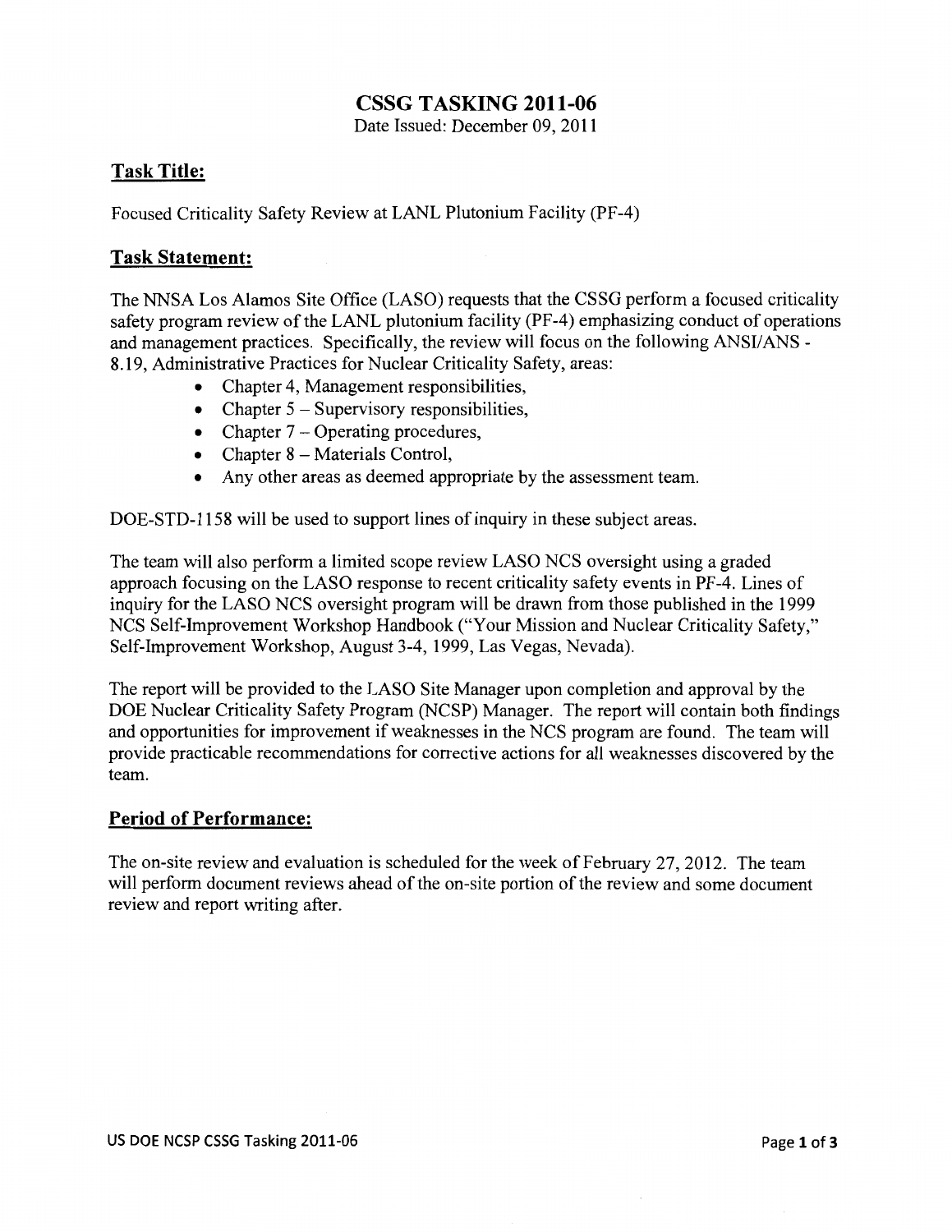## **Resources:**

Funding for the contractor CSSG members to cover travel and effort expenses will be allocated from the FY12 NCSP support funding. Any DOE member of the team will provide funding from his site office.

CSSG Tasking 2011-06 Subgroup Review Team and ad hoc Members:

- Team Leader: Dr. Jerry N. McKamy, NA-162, DOE NCSP Manager, Emeritus Member of the CSSG
- CSSG Members: David Erickson (SRNS), Dr. Bob Wilson (EM), Mr. Davis Reed (ORNL), Mr. Fitz Trumble (WSMS)
- Ad hoc Review Team Members include: Ms. Jill McLaughlin, NA-172 and Ms. Gladys Udenta, NA-162

Member Assignments

- ANS/ANSI-8.19 Chapters  $4 & 5$ : Wilson and Trumble
- ANS/ANSI-8.19 Chapters 7 & 8: Erickson and Reed
- LASO: Udenta and McLaughlin

### **Task Deliverables:**

- Two pre-visit teleconferences with LASO and LANL as appropriate
- Daily outbriefs to LASO and LANL during the conduct of the on-site portion of the review
- Exit briefing to LASO and LANL
- Formal report of the assessment forwarded to the DOE NCSP Manager who will review and transmit the final report to LASO

### **Task Due:**

Final report to be delivered to the LASO Site Manager by March 30, 2012

### **Approved:**

 $\beta$ n m<sup>2</sup> Kany - 12/7/2011

Dr. Jerry N. McKamy, NA-162 DOE NCSP Manager